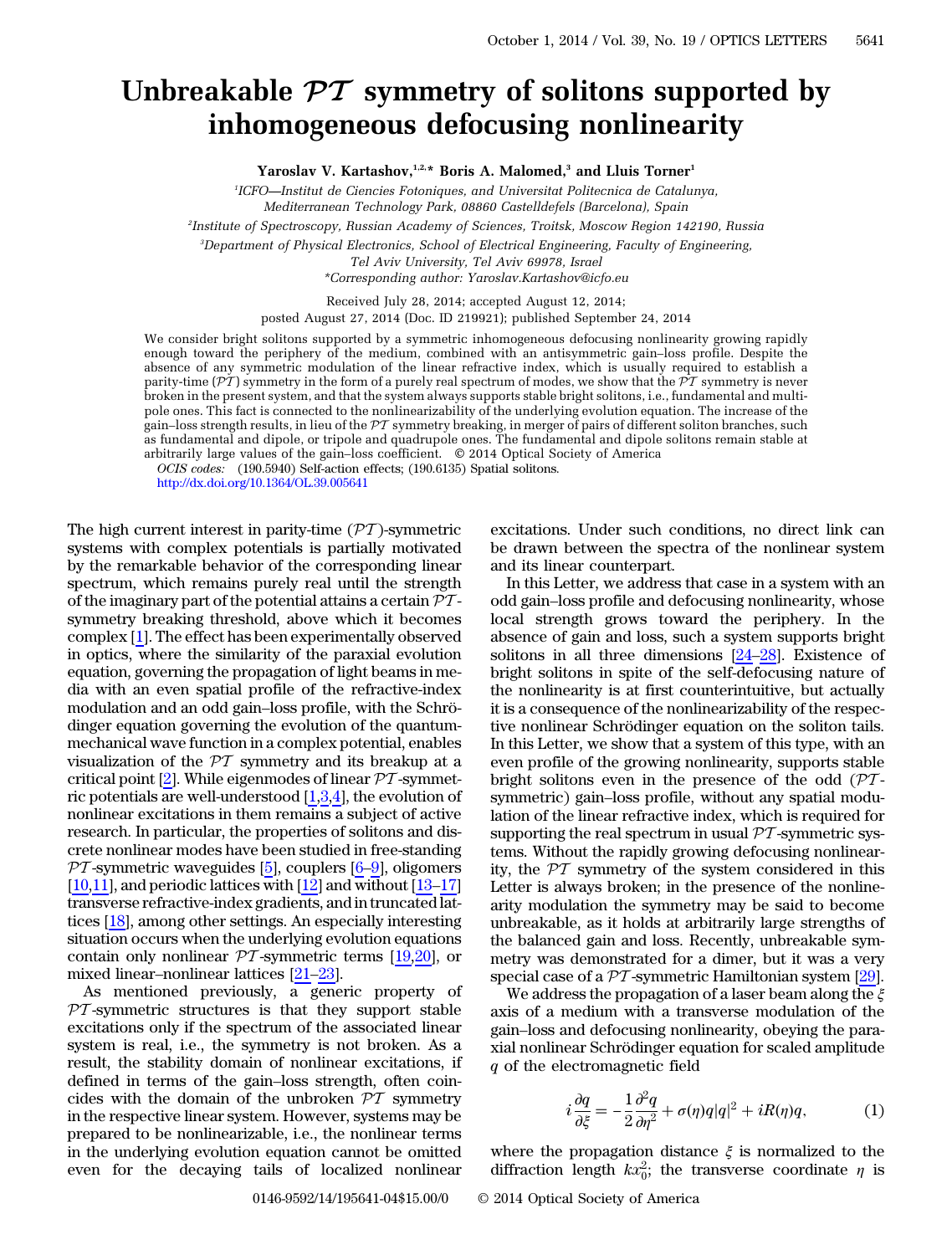<span id="page-1-1"></span>

(a) and (c) correspond to  $\beta = 0.55$ ; in (b) and (d)  $\beta = 1.98$ ; in (e) and (g)  $\beta = 1.04$ ; while in (f) and (h)  $\beta = 3.47$ . Panel (i) shows currents in fundamental solitons from (a) and (b). Panel (j) shows nonlinearity and gain–loss landscapes for  $\beta = 3.47$ .

<span id="page-1-0"></span>normalized to the characteristic transverse scale  $x_0$ ; the function  $\sigma(\eta) > 0$ , which is assumed to be even, describes the profile of a defocusing nonlinearity whose strength grows as  $\eta \to \pm \infty$ ; and the function  $R(\eta)$ , assumed to be odd, stands for the gain–loss profile. In accordance with [\[24](#page-3-17),[25\]](#page-3-20), we adopt the following nonlinearity and gain–loss profiles:

$$
\sigma = (\sigma_0 + \sigma_2 \eta^2) \exp(\alpha \eta^2),
$$
  
\n
$$
R = \beta \eta \exp(-\gamma \eta^2).
$$
 (2)

Note that the necessary and sufficient condition for the existence of bright solitons with power (or norm),  $U = \int_{-\infty}^{\infty} |q|^2 d\eta$ , sustained by a growing defocusing nonlinearity, is weaker, namely, it is  $\sigma(\eta)/|\eta| \to \infty$  at  $|\eta| \to \infty$ [\[24](#page-3-17)]. Nevertheless, in this Letter we use the steep modulation profiles described by Eq.  $(2)$  $(2)$  because they create tightly localized solitons, which are convenient for the numerical and analytical considerations alike. The odd profile of  $R(\eta)$  accounts for the mutually balanced attenuation of the field at  $\eta$  < 0, and amplification at  $\eta > 0$ . Nonlinearity and gain landscapes are depicted in Fig.  $\frac{1(j)}{j}$  $\frac{1(j)}{j}$  $\frac{1(j)}{j}$  for  $\sigma_0 = 1$ ,  $\sigma_2 = 0$ , and  $\alpha = \gamma = 1/2$ . The model gives rise to bright soliton solutions in the form  $q(\eta, \xi) = [w_r(\eta) +$  $iw_i(\eta)$  exp( $ib\xi$ ). Despite the dissipative character of the system, such solitons form continuous families, like in conservative media, parameterized by the propagation constant  $b < 0$ . The complex form of the solitons gives rise to the intrinsic currents,  $j = w^2 d\phi/d\eta$ , where  $w \exp(i\phi) = w_r + iw_i$ , with  $w_r$  and  $w_i$  being real and imaginary parts of the solution, respectively.

We have found multiple soliton families, including fundamental [Figs.  $1(a)$  and  $1(b)$ ], dipole [Figs.  $1(c)$  and  $1(d)$ ], tripole [Figs.  $1(e)$  and  $1(f)$ ], and quadrupole [Figs.  $1(g)$  and  $1(h)$ ] soliton solutions, and even more complex states. Their multi-pole structure is readily visible, mostly for small values of  $β$ , when soliton solutions are close to their conservative counterparts. Increasing  $\beta$ leads to notable transformations of the field-amplitude

distributions, as shown in the top and bottom lines of Fig. [1.](#page-1-1) The intrinsic currents rapidly grow when  $\beta$ increases, but the profile of  $i(n)$  remains bell-shaped, even for solitons with a large number of humps [Fig.  $1(i)$ ].

Next, we vary the gain–loss strength,  $\beta$ , for a fixed propagation constant, in order to study the impact of the imaginary potential in Eq.  $(1)$  $(1)$  on the soliton properties. Without nonlinearity modulation, the  $\mathcal{P}\mathcal{T}$  symmetry in Eq. ([1\)](#page-0-0) is broken, as the real part of the linear potential is zero. However, in what follows we show that the nonlinear pseudo-potential  $[30]$  $[30]$ ,  $\sigma(\eta)|q|^2$ , does sustain the  $\mathcal{P}I$ symmetry. A key insight comes from the observation that Eqs. ([1\)](#page-0-0) and [\(2](#page-1-0)) with  $\gamma = 0$  admit the exact soliton solution differential and  $\frac{1}{20}$ ,  $\sigma(\eta)|q|^2$ , does sustain the *PT*<br>symmetry. A key insight comes from the observation that<br>Eqs. (1) and (2) with  $\gamma = 0$  admit the exact soliton solu-<br>tion  $q = (2\sigma_2)^{-1/2}\alpha \exp(i\delta\xi - i\beta\eta/\alpha$ gation constant  $\frac{1}{2}$ ,  $\frac{1}{2}$ ,  $\frac{1}{2}$ ,  $\frac{1}{2}$ , which comes from the observation that Eqs. (1) and (2) with  $\gamma = 0$  admit the exact soliton solution  $q = (2\sigma_2)^{-1/2}\alpha \exp(i\delta\xi - i\beta\eta/\alpha - \alpha\eta^2/2)$ , with propagation can be found for arbitrarily large values of the gain–loss coefficient  $β$ . Moreover, this solution can be completely stable (the stability was checked at  $\sigma_2 = \alpha = \beta = 1/2$ ), indicating the conservation of the  $\mathcal{P}\mathcal{T}$  symmetry in the presence of pseudo-potential.

The soliton families are characterized by the dependences of the total power on  $\beta$ , which are depicted in Figs.  $2(a)$  and  $2(b)$  for the four types of modes shown in Fig. [1.](#page-1-1) Here, subscripts  $f, d, t$ , and  $q$  refer to the families of fundamental, dipole, tripole, and quadrupole solitons, respectively. A first noteworthy result is that different soliton families, with completely different internal structure when  $\beta = 0$ , merge at different critical values of  $\beta$ , for a fixed propagation constant, b. Specifically, the family of fundamental solitons merges with the family of dipoles, the family of tripoles merges with the quadrupoles, and so on. We observed that the value,  $\beta_{\text{upp}}$ , at which merging occurs increases with the order of the soliton families, as seen by comparing the  $\beta_{\text{upp}}$  values for the dipole d and quadrupole q families in Fig.  $2(c)$ . Close to the merger point, the distributions of the absolute value of the field amplitude for solitons belonging to the merging branches are nearly indistinguishable, cf. Figs.  $1(f)$  and [1\(h\)](#page-1-1). The numerical calculations also reveal that the soliton power decreases when the number of lobes in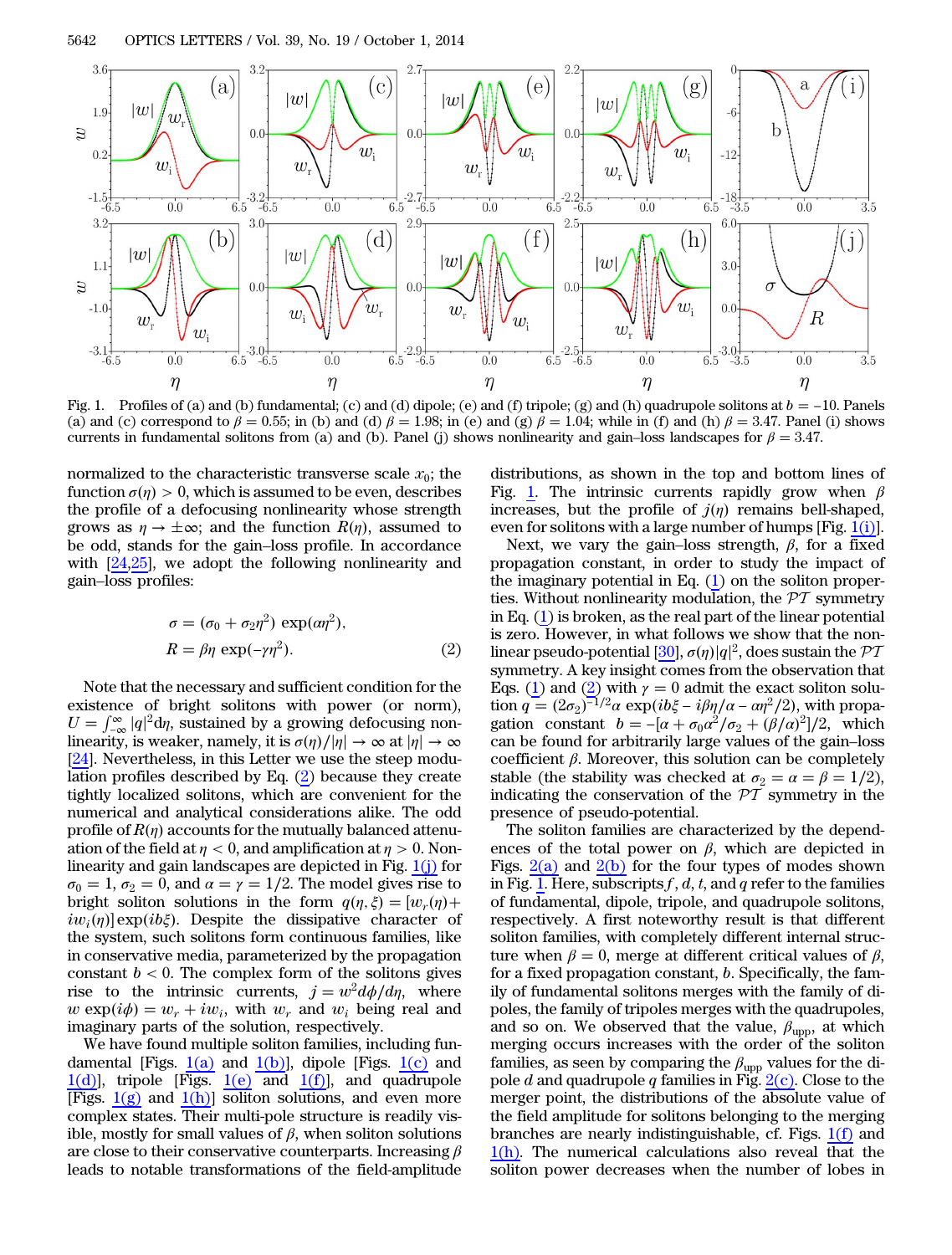<span id="page-2-0"></span>

Fig. 2. (a) Power U versus gain–loss strength  $\beta$  for fundamental and dipole solitons and (b) for tripole and quadrupole solitons. Circles correspond to solutions shown in Fig. [1.](#page-1-1) The fundamental and dipole families merge at  $\beta_{\text{upp}}^{f,d} = 2.13\overline{5}$ , while the tripole and quadrupole ones merge at  $\beta_{\text{upp}}^{f,d} = 3.565$ . Black and red lines correspond to stable and unstable subfamilies, respectively; (c) largest  $\beta$  below which various soliton families exist, as a function of propagation constant b (at  $\beta \to 0$ , the curves originate from  $b = 0$ , which correspond to solitons with zero amplitude).

the soliton profiles increases for given values of b and  $\beta$ , and that the largest gain–loss strength,  $\beta_{\text{upp}}$ , at which different families merge, monotonously increases with  $|b|$  for all types of solutions considered in this Letter [Fig.  $2(c)$ ].

Therefore, despite the absence of any linear refractiveindex modulation profile in Eq.  $(1)$  $(1)$ , the  $\mathcal{PT}$  symmetry, supported by the nonlinear pseudo-potential, is indeed not broken in the present system, because the fundamental and higher-order stable solitons are found for arbitrarily large  $\beta$ , at sufficiently large values of  $|b|$ . Below we will show that such soliton solutions can also be stable at arbitrarily large  $\beta$  values, a clear indication of unbreakable symmetry in the present setting.

On physical grounds, self-localization around the minimum of  $\sigma(\eta)$  is provided by the growth of the local strength of the defocusing nonlinearity at  $\eta \to \pm \infty$  at any rate faster than  $|\eta|$ , as mentioned previously. It is thus not possible to drop the nonlinear term in Eq.  $(1)$  $(1)$  even for the vanishing tails of the solution, due to the rapid growth of  $\sigma(\eta)$  [\[24](#page-3-17),[25\]](#page-3-20). Accordingly, the nonlinear pseudopotential  $\overline{\sigma(\eta)}|q|^2$  in Eq. ([1\)](#page-0-0) provides the balance with the odd imaginary potential. This is in contrast with previously considered  $\mathcal{P}\mathcal{T}$ -symmetric systems with uniform nonlinearity, where nonlinear terms may be dropped far from the soliton center, and the conditions for maintaining the  $\mathcal{P} \mathcal{T}$  symmetry are determined by the linear terms in the evolution equation.

To test the dynamic stability of the soliton families, we studied the evolution of the perturbed solutions in the form  $q = [w_r + iw_i + u \exp(\delta \xi) + iv \exp(\delta \xi)] \exp(i b \xi),$ 

with  $|u, v| \ll |w_r, w_i|$ . Substitution of this field into

$$
\delta u = -\frac{1}{2} \frac{\partial^2 v}{\partial \eta^2} + Ru + \sigma[2uv_i w_r + v(3w_i^2 + w_r^2)] + bv,
$$
  
\n
$$
\delta v = +\frac{1}{2} \frac{\partial^2 v}{\partial \eta^2} + Rv - \sigma[2uv_i w_r + v(3w_i^2 + w_r^2)] - bv,
$$
  
\n
$$
\delta v = +\frac{1}{2} \frac{\partial^2 u}{\partial \eta^2} + Rv - \sigma[2vw_i w_r + u(3w_r^2 + w_i^2)] - bu,
$$
 (3)

that we solved numerically to obtain the growth rates  $\delta$  of the perturbations. We found that the families of fundamental and dipole solitons are fully stable for any value of propagation constant  $b$  (even in small power limit  $U \rightarrow 0$ ) and gain/loss strength  $\beta$ , within the existence domain of such states [Fig.  $2(c)$ ]. Instabilities emerge only for some of the tripole and quadrupole solutions. The unstable solutions are depicted in red in Fig. [2\(b\).](#page-2-0) In particular, tripoles are stable for  $0 < \beta < \beta_{cr}$ , and unstable for  $\beta_{\rm cr} < \beta < \beta_{\rm upp}$ . The corresponding critical gain–loss strength  $\beta_{cr}$  is shown, as a function of propagation constant b, in Fig.  $3(a)$ , along with the  $\beta_{upp}(b)$  curve. One observes that the stability region notably broadens when the propagation constant decreases. The shape of the stability area for quadrupole solitons is similar at small values of  $|b|$ , but additional instability windows appear at large values of  $|b|$ . In general, tripole and quadrupole solutions become unstable at different critical values of the gain–loss strengths, but a situation is possible when  $\beta_{cr}$  nearly coincides for two families. Typical dependences of the instability growth rates as a function of  $\beta$  for tripole and quadrupole solutions families are shown in Fig. [3\(b\)](#page-2-1). Examples of the stable evolution of the four soliton families considered in this Letter are displayed in Figs.  $4(a) - 4(c)$  $4(a) - 4(c)$  $4(a) - 4(c)$  and  $4(e)$ . Even in the presence of strong perturbations, such solitons propagate for unlimited distances without visible distortions. In contrast, unstable tripoles and quadrupoles feature progressively swinging amplitude oscillations in Figs.  $4(d)$  and  $4(f)$ .

In summary, we introduced the first example of a nonlinear  $\mathcal{P}T$ -symmetric system with an unbreakable symmetry. Namely, for sufficiently large propagation constants, soliton solutions of the system remain stable for arbitrarily large values of the gain–loss strength. In addition, families of fundamental and dipole solitons are completely stable. On physical grounds, in this

<span id="page-2-1"></span>

Fig. 3. (a) Domains of stability (white) and instability (shaded) for tripole solitons in the plane of  $(b, \beta)$ . (b) Real part of the instability growth rate versus  $\beta$  at  $b = -5$  for tripoles and quad*b p*<br>Fig. 3. (a) Domains of stability (white) and instability (shaded)<br>for tripole solitons in the plane of  $(b, \beta)$ . (b) Real part of the<br>instability growth rate versus *β* at  $b = -5$  for tripoles and quadrupoles.